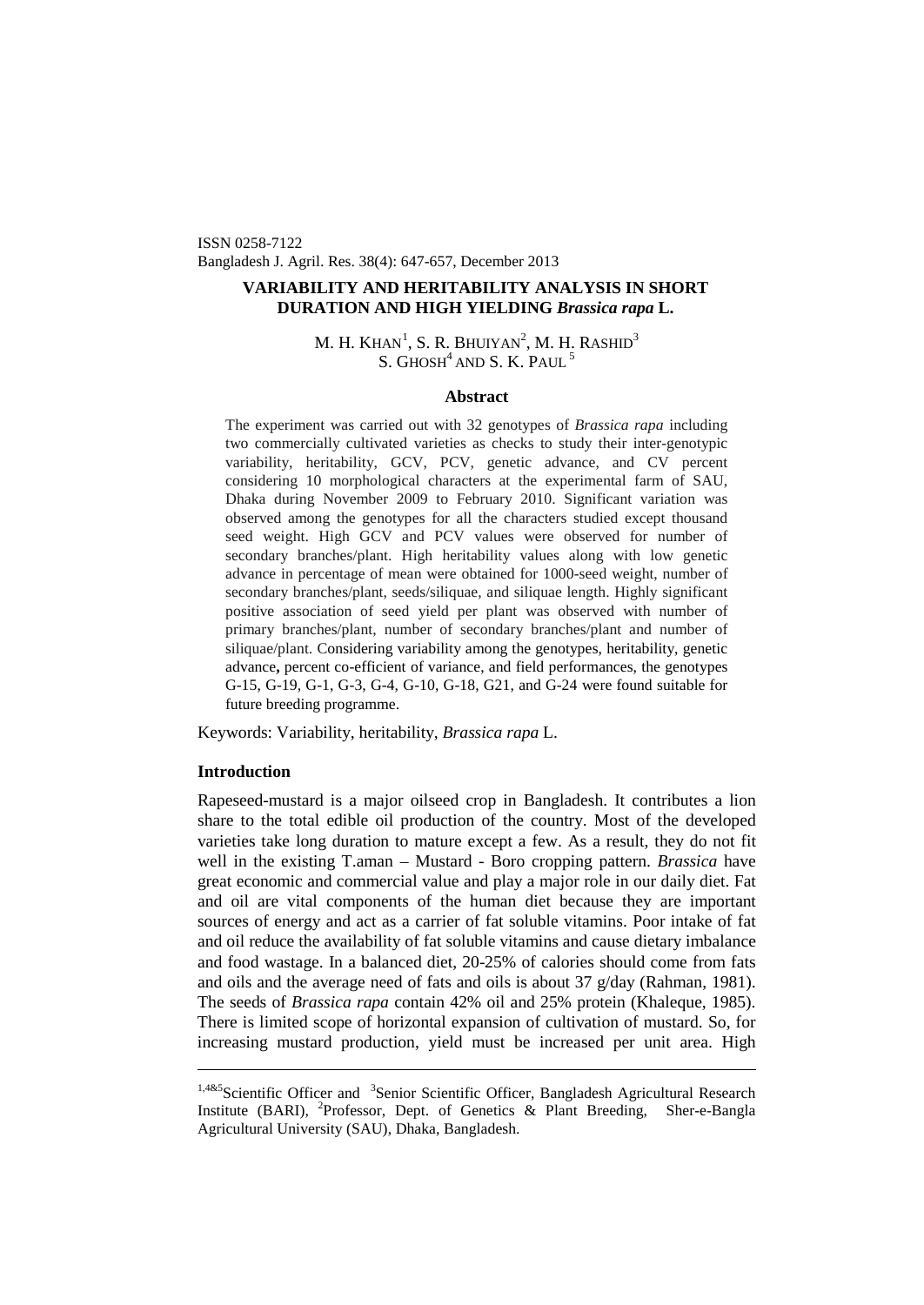yielding and short duration rapeseed mustard varieties should be developed to fit into the existing cropping pattern. Thus  $F_7$  generations have been generated through different inter varietals crosses of *Brassica juncea.* The present study was conducted to find out the variability, character association and the direct and indirect effects of different characters on yield per plant which will give an opportunity to select the desired plant types to meet the existing demand. Information on genetic variability is necessary for initiating a successful breeding programme (Behl *et al*., 1992). Genetic variability is a prerequisite for a successful breeding programme of any crop species and a critical survey of genetic variability is essential before initiating an improvement programme aiming to develop high yielding varieties (Falconer, 1989). The genetic variability in a population along with heritability gives an idea of genetic advance to be expected from selection for a given character (Burton, 1952; Johanson *et al.,* 1955).

### **Materials and Method**

The present experiment was conducted at the experimental farm of Sher-e-Bangla Agricultural University (SAU), Dhaka-1207 during November 2009 to February 2010. A total number of 32 materials were used in this experiment where two were parents and 30 were  $F_7$  segregating lines (Table 2). The crop was fertilized at the rate of 10 tons of cowdung, 250 kg urea, 175 kg triple super phosphate (TSP), 85 kg muriate of potash (MoP), 250 kg gypsum, 3 kg zinc oxide, and 1 kg boron per hectare. The half amount of urea and total amount of cowdung, TSP, MoP, gypsum, zinc oxide, and Boron were applied during final land preparation. The rest amount of urea was applied as top dressing after 25 days of sowing. The experiment was laid out in randomized complete block design (RCBD) with three replications. The total area of the experiment was 37m  $\times$  11m = 407 m<sup>2</sup>. Each replication size was 37 m  $\times$  2.7 m and the distance between replication to replication was 1 m. The spacing between line to line was 30 cm. Seeds were sown in lines in the experimental plots on 4 November 2009. The seeds were placed at about 1.5 cm depth in the soil. Intercultural operations, such as weeding, thinning, irrigation, pest management, etc. were done uniformly in all the plots as and when necessary. Aphid infection was found in the crop during the siliquae development stage. To control aphids, Malathion-57 EC @ 2ml/liter of water was applied. Harvesting was done from  $4<sup>th</sup>$  to  $15<sup>th</sup>$  February 2010 depending upon the maturity of the genotypes.

For studying different genetic parameters and inter-relationships, 10 characters were taken into consideration. The data were recorded on randomly 10 selected plants for each of the parental lines and  $F_8$  progenies on the following traits- days to 50% flowering, days to 80% maturity, plant height (cm), number of primary branches/plant, number of secondary branches/plant, number of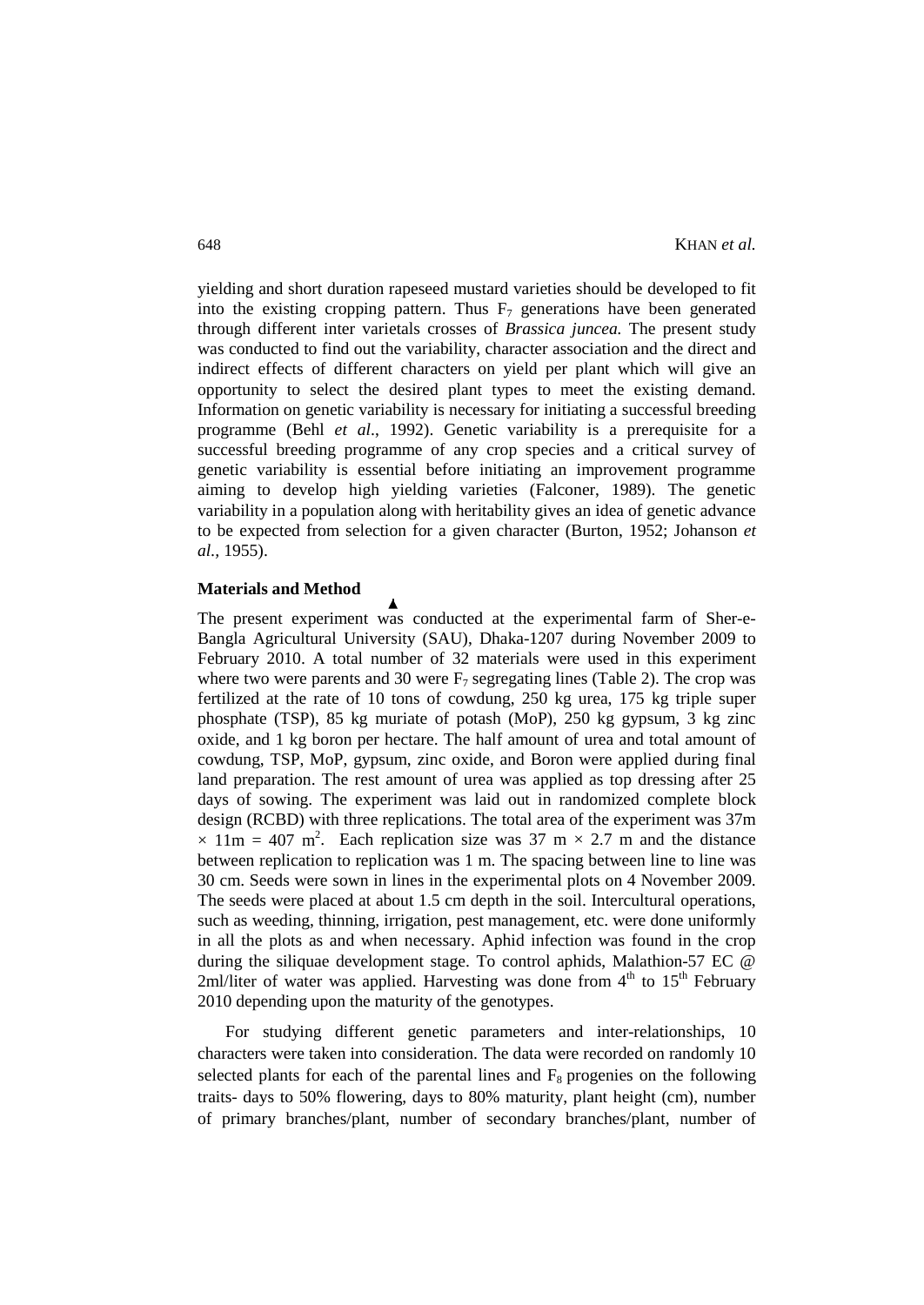siliquae/plant, siliquae length (cm), number of seeds/siliquae, 1000-seed weight (g), and seed yield/plant (g). The data were analyzed for phenotypic and genotypic variances Johnson *et al*. (1955). Heritability and genetic advance were measured using the formulae given by Singh and Chaudhary (1985) and Allard (1960). Genetic advance in percentage of mean were calculated as suggested by Johnson *et al.* (1955).

### **Results and Discussion**

The mean, range, and CV (%) of seed yield and yield contributing characters of 32 genotypes of *Brassica rapa* along with checks are presented in Table 1. Variations were observed among the lines for all the characters studied. Days to 50% flowering ranged from 30.33 to 36.00. Genotype G17 and G19 showed the lowest days to flowering, the highest was in genotype G1. Plant height ranged from 74.33 to 118.33 cm. Genotype G19 showed the highest (118.33 cm) and genotype G23 was the lowest in (74.33 cm) plant height. Number of primary branches/plant ranged from 4.20 to 9.40. Genotype G10 and genotype G23 showed the highest (9.40) and the lowest (4.20) number of primary branches/plant, respectively. Number of secondary branches/plant ranged from 1.33 to 8.47. Genotype G8, genotype G16, and G19 showed the highest (8.47) and the lowest (1.33) number of secondary branches/plant, respectively. Number of siliquae/plant ranged from 68.33 to 228.00. The highest was recorded in the genotype G3 (228.00) and the lowest was in G16 (68.33). Length of siliquae ranged from 4.34 to 6.93 cm. The highest was observed in genotype G15 (6.93 cm) and the lowest was in G14 (4.34 cm). Days to 80% maturity ranged from 86.33 to 97.33. Genotype G8 showed the lowest (86.33) and genotype G1 was the highest (97.33) days to maturity. Number of seeds/siliquae ranged from 12.30 to 24.33. Genotype G21 showed the highest (24.33) number of seeds/siliquae and genotype G14 was the lowest (12.30). Thousand seed weight ranged from 3.11 to 4.50 g. Genotype G19 was the highest (4.50g) and genotype G25 was the lowest (3.11g). The highest (9.87g) seed yield/plant was recorded in Genotype G15 and the lowest (5.23g) was recorded in G5 (Table 1).

The highest co-efficient of variation (CV%) was recorded in the character number of secondary branches/plant (53.77) followed by number of siliquae/plant (27.11), and 1000-seed weight (20.61g). Minimum variation was observed in the character days to 80% maturity (1.36) (Table 1). Considering the plant height, number of secondary branches/plant, siliquae/plant, maturity duration, seed yield and other yield contributing characters, the genotypes G8, G3, G17, G19, G10, G15, and G21 were selected for future breeding programme.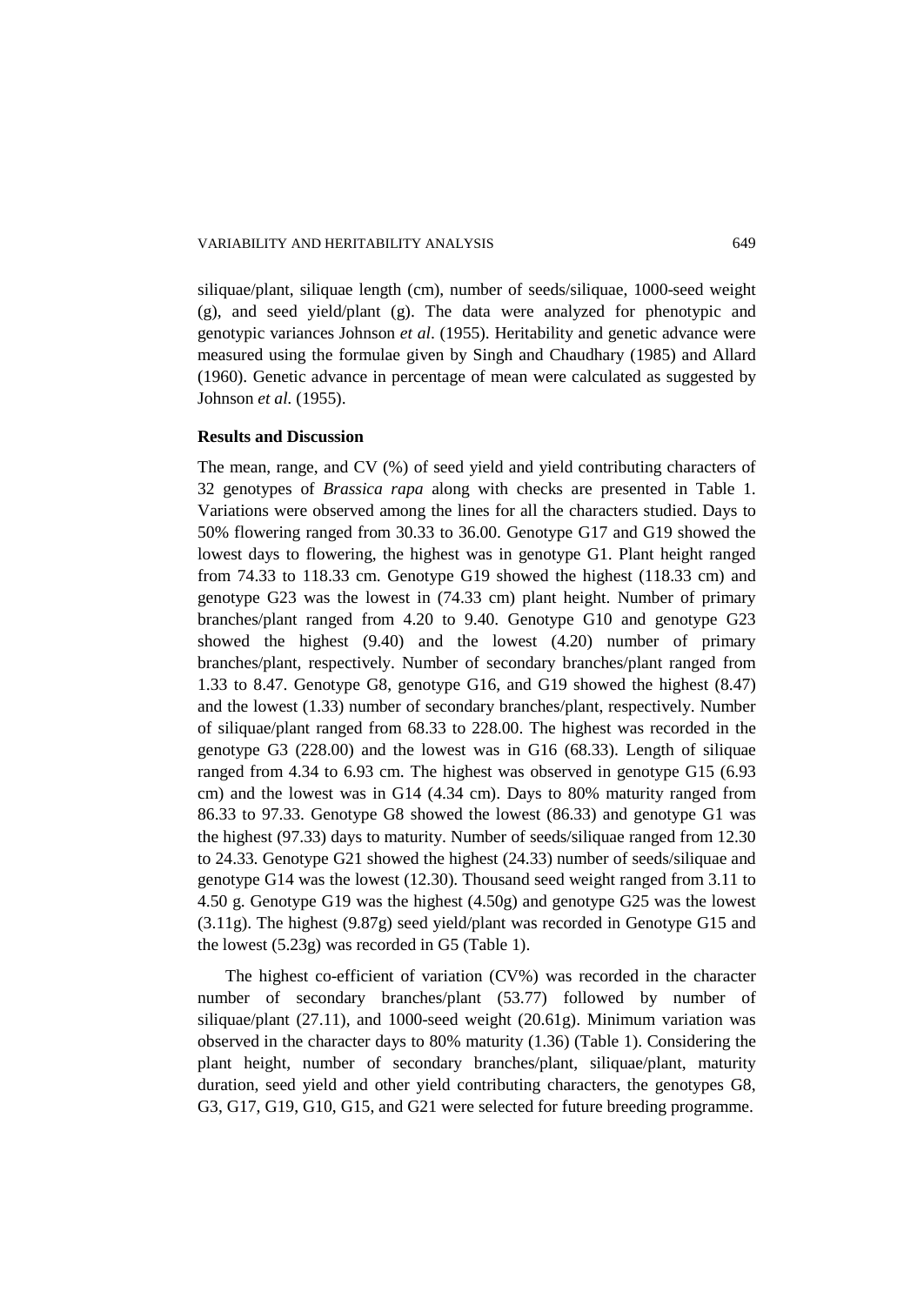| <b>Characters</b> | <b>MS</b> | Mean   | CV(%)<br>Range |       | <b>SE</b> |  |
|-------------------|-----------|--------|----------------|-------|-----------|--|
| <b>DTF</b>        | 5.58      | 32.30  | 30.33-36.00    | 4.02  | 0.18      |  |
| <b>PHT</b>        | 275.83    | 96.89  | 74.33-118.33   | 7.22  | 1.14      |  |
| <b>NPB</b>        | 4.2       | 6.13   | 4.20-9.40      | 18.24 | 0.15      |  |
| <b>NSB</b>        | 12.67     | 4.83   | 1.33-8.47      | 53.77 | 0.31      |  |
| <b>NSP</b>        | 4599.79   | 153.28 | 68.33-228.00   | 27.11 | 5.26      |  |
| <b>PLH</b>        | 0.68      | 5.51   | 4.34-6.93      | 8.16  | 0.06      |  |
| <b>DEF</b>        | 19.94     | 90.50  | 86.33-97.33    | 1.36  | 0.28      |  |
| <b>SPS</b>        | 18.66     | 16.61  | 12.30-24.33    | 15.66 | 0.34      |  |
| <b>TSW</b>        | $0.39$ ns | 3.57   | 3.03-4.50      | 20.61 | 0.07      |  |
| <b>YPP</b>        | 4.95      | 7.61   | 5.23-9.67      | 20.42 | 0.19      |  |

**Table 1. Mean Range and CV (%) of seed yield and yield contributing characters of 32 genotypes of** *Brassica rapa.*

 $DTF =$  Days to 50% flowering, PHT= Plant height (cm), NPB =No. of primary branches/plant, NSB = No. of secondary branches/plant, NSP = No. of siliquae/plant, PLH = Length of siliquae (cm), DEF = Days to 80% maturity, SPS= No. of seeds/siliquae, TSW = 1000 seed weight (g) and YPP = Seed yield per plant (g), ns= Not significant.

#### **Variability among the genotypes**

Out of 32 genotypes the lowest days to flowering was taken by SAU Sharisa-1 S2 (30 days) and F6  $\times$  BARI Sharisa-9 P1 followed by BARI Sharisa-9  $\times$  BARI Sharisa-6 P3, SAU sarisha-1 S3, BARI Sharisa-9  $\times$  F6 P3 (31 days). The highest days to flowering was taken by BARI Sharisa-9  $\times$  BARI Sharisa-6 P1 (36.00 days) which was close to  $F6 \times BARI$  Sharisa-9 P2 (35.00 days) (Table 2). The phenotypic and genotypic variances for this trait were 1.30 and 1.68, respectively. The phenotypic variances appeared to be little bit higher than the genotypic variance suggesting considerable influence of environment on the expression of the genes controlling this trait (Table 3).

The highest plant height was observed in SAU Sharisa-1 S2 (118.33 cm) followed by that of  $F6 \times BARI$  Sharisa-9 (117.67 cm) and SAU Sharisa-1 S1 (112.67 cm), where as the lowest plant height was observed in BARI Sharisa-9  $\times$ BARI Sharisa-6 P5 (74.33 cm) (Table 2). Plant height showed phenotypic variance (75.63) and genotypic variance (48.95) with relatively high difference between them which indicated large genetic influences on this trait (Table 3).

Among 32 genotypes, the highest number of primary branches/plant was observed in F6  $\times$  BARI Sharisa 9 (9.40), where as the lowest was in BARI Sharisa-9  $\times$  BARI Sharisa-6 P5 (4.20). The number of primary branches/plant in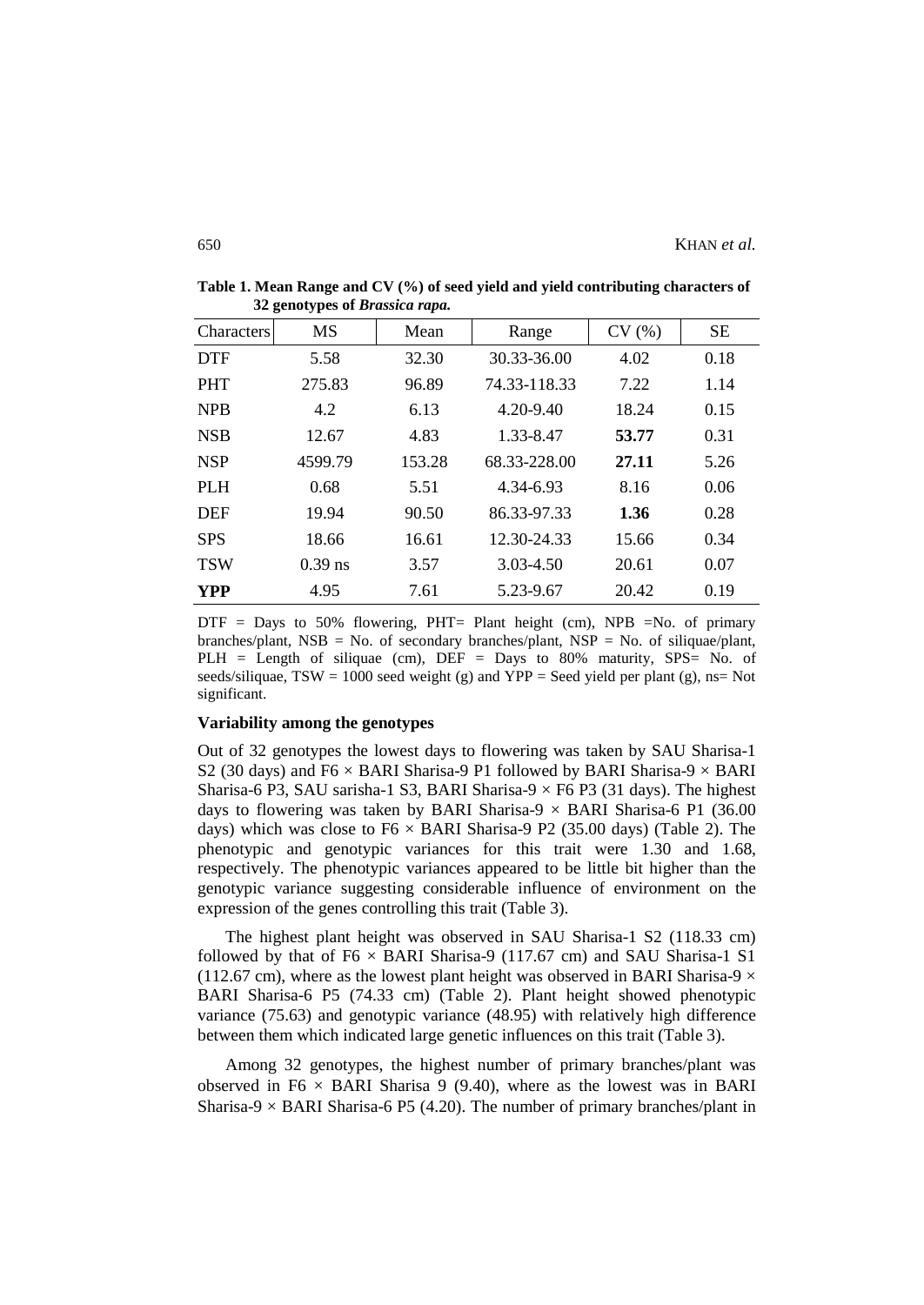SAU Sharisa-1 S1, SAU Sharisa-1 S2, BARI Sharisa-6 × R.Tori 7 S4 BARI Sharisa-6  $\times$  Tori 7) and Tori 7  $\times$  F6 P1 were observed 9.00, 8.47, 7.13, 7.13, 10, and 7.03, respectively (Table 2). Number of primary branches/plant showed low differences between phenotypic variance (1.25) and genotypic variance (0.98) indicating the higher environmental influence on this character (Table 3).

The highest number of secondary branches/plant was observed in SAU Sharisa-1 S3 (8.47) followed by that of BARI Sharisa-6  $\times$  R.Tori 7 S4 (8.03) and Tori  $7 \times$  F6 P1 (8.00), where as the lowest was observed in SAU Sharisa-1 S2 and BINA Sharisa-6 (1.33) (Table 2). Number of secondary branches/plant showed low difference between phenotypic variance (6.74) and genotypic variance (1.91) indicating high environmental influence on this trait (Table 3).

In the present experiment, the highest variation was found for number of siliquae/plant. The highest number of siliquae/plant was observed in BARI Sharisa-6  $\times$  Tori 7 (228.00), whereas the lowest was observed in BINA Sharisa-6 (68.33). The number of siliquae/plant of BARI Sharisa-9  $\times$  BARI Sharisa-6 P1, BARI Sharisa-6  $\times$  R.Tori 7, F6  $\times$  BARI Sharisa-9 and Tori 7 $\times$  F6 P2 were 216.00, 215.00.00, 214.00, and 200.00, respectively (Table 2). The highest phenotypic variance (17.28) and genotypic variance (9.57) was observed for number of siliquae/plant with large environmental influence (Table 3).

The highest siliquae length was observed in SAU Sharisa-1 S1 (6.93 cm) followed by BARI Sharisa-9  $\times$  BARI Sharisa-6 P6 (6.33cm), F6  $\times$  BARI Sharisa-9 P2 (6.18 cm), and SAU Sharisa 1 S3 (6.03 cm), whereas the lowest was observed in BARI Sharisa-9  $\times$  F6 P6 (4.34 cm) (Table 2). Length of siliquae showed minimum difference between phenotypic variance (0.16) and genotypic variance (0.02) indicating that they were less responsive to environmental factors for phenotypic expression (Table 3). The lowest days to maturity was taken by SAU Sharisa-1 S3 (86.33 days) followed by SAU Sharisa-1 S2 (87.67 days).

The highest days to maturity was taken by BARI Sharisa-9  $\times$  BARI Sharisa-6 P1 (97.33 days) followed by  $F6 \times BARI$  Sharisa-9 P2 (95.00 days) and BARI Sharisa-9  $\times$  BARI Sharisa-6 P7 (96.33 days) (Table 2). The phenotypic and genotypic variance for days to maturity was observed 6.14 and 1.52, respectively (Table 3) which indicated that the trait expression is highly controlled by genetic parameters.

The highest number of seeds/siliquae was observed in BINA Sharisa-6 (24.33) followed by SAU Sharisa-1 S1 (21.67) and SAU Sharisa-1 S2 **(**19.67), whereas the lowest was observed in BARI Sharisa-9  $\times$  F6 P6 (12.30) (Table 2). The phenotypic variances and genotypic variances for this trait were 6.77 and 3.96, respectively (Table 3).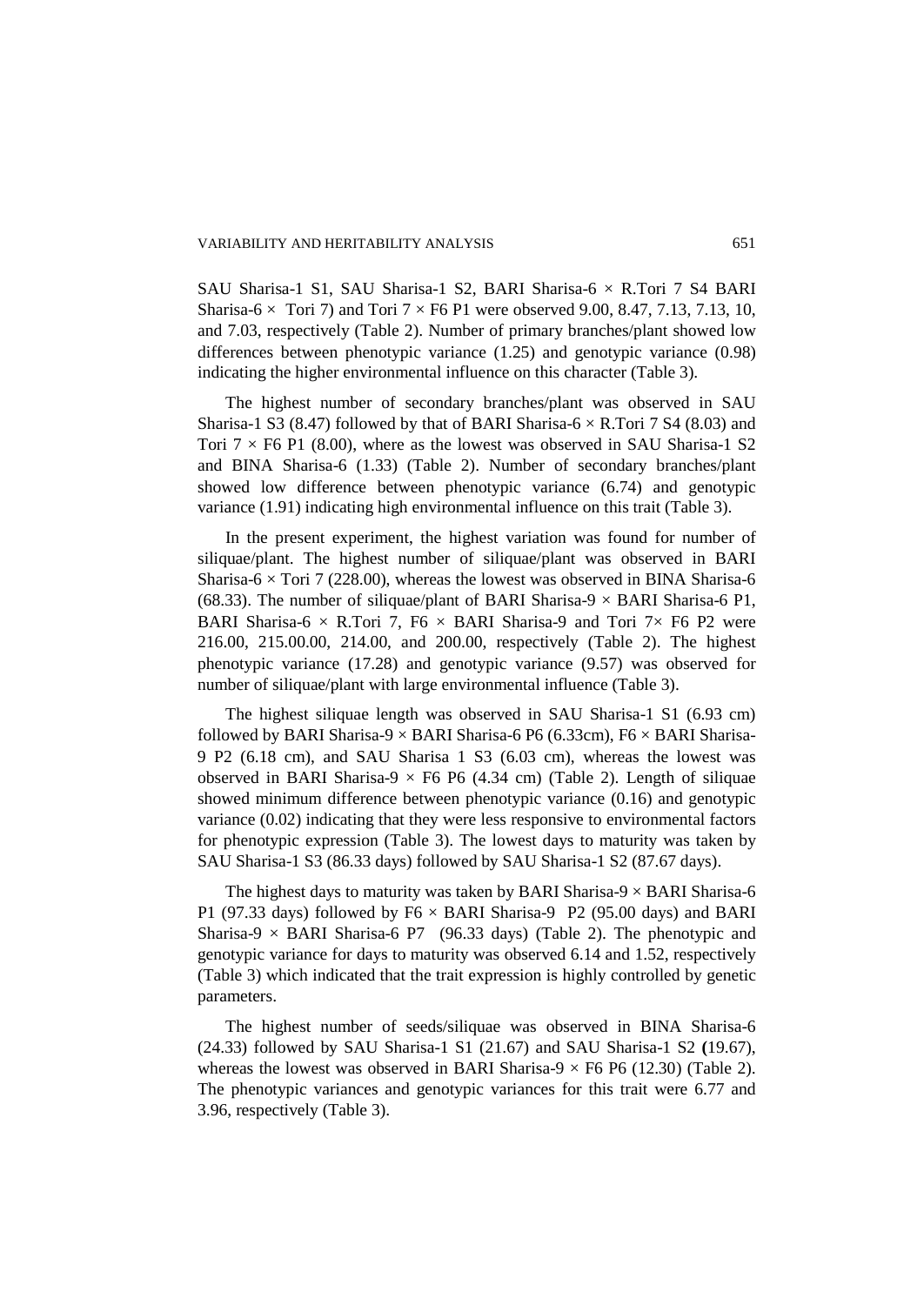Genotype | DTF | PHT | NPB | NSB | NSP | PLH | DEF | SPS | TSW | YPP **BARI 9 × BARI 6 P1 G<sub>1</sub> 36.00** 105.47 6.90 6.10 216.07 5.63 **97.33** 15.60 3.60 8.63 F6 × BARI 9 P2  $G_2$  35.00 93.00 5.33 6.50 168.00 6.18 96.33 19.67 3.40 7.93 **BAR I** 6 × Tori 7 **G<sub>3</sub>** 33.33 103.33 7.13 7.10 **228.00** 5.73 92.00 18.00 3.33 8.43 BARI 6 × R.Tori 7 **G4** 34.67 100.33 7.03 8.03 215.00 5.67 94.00 15.00 3.17 9.53 BARI 9 × BARI 6 P7 **G5** 33.67 91.57 5.50 5.67 147.00 5.77 95.00 17.97 3.40 7.32 **BARI** 9  $\times$  F6 P2 **G<sub>6</sub>** 32.67 88.80 5.40 2.70 125.00 4.97 93.33 13.50 3.59 6.38 BARI 9 × BARI6 P4 **G7** 32.33 92.67 5.80 4.10 135.00 5.47 88.00 14.67 3.43 6.80 **SAU Sharisa 1 S3 G8** 31.00 99.00 5.57 **8.47** 157.00 6.03 **86.33** 16.00 4.23 7.50 BARI 9 × BARI 6 P3 **G9** 34.33 100.30 4.30 4.27 153.67 5.28 89.00 14.97 4.05 7.83 **F6** × **BARI 9 G<sub>10</sub>** 32.00 117.67 **9.40** 5.23 214.67 5.67 89.67 17.67 3.20 9.03 **BARI** 9 × F6 P8 **G<sub>11</sub>** 32.67 92.70 6.10 3.57 191.33 5.23 88.00 16.19 3.38 6.69 **BARI** 6  $\times$  Tori 7 **G<sub>12</sub>** 31.33 93.00 5.60 4.60 143.67 5.83 90.00 18.33 3.27 8.23 **BARI 9 × F6 P2 G<sub>13</sub>** 33.00 95.00 5.50 4.30 137.67 5.16 91.33 16.03 3.11 6.15 BARI 9 × F6 P6 **G14** 33.00 98.30 5.57 3.47 145.17 **4.34** 88.67 **12.30** 3.48 5.83 SAU Sharisa 1 S1 **G15** 31.00 112.67 9.00 2.33 140.67 **6.93** 88.00 21.67 3.80 **9.87** BINA Sharisa 6 **G16** 33.00 99.33 6.27 **1.33 68.33** 5.77 92.33 20.00 4.00 6.30 F6 ×BARI 9 P1 **G17 30.33** 87.33 4.97 6.57 174.67 5.17 90.67 14.67 4.10 7.03 Tori 7× F6 P2 **G18** 33.00 106.67 6.30 6.23 200.00 5.43 88.00 15.67 3.50 7.87

**Table 2. Mean performances of 32 genotypes of** *Brassica rapa.*

652

KHAN

*et al.*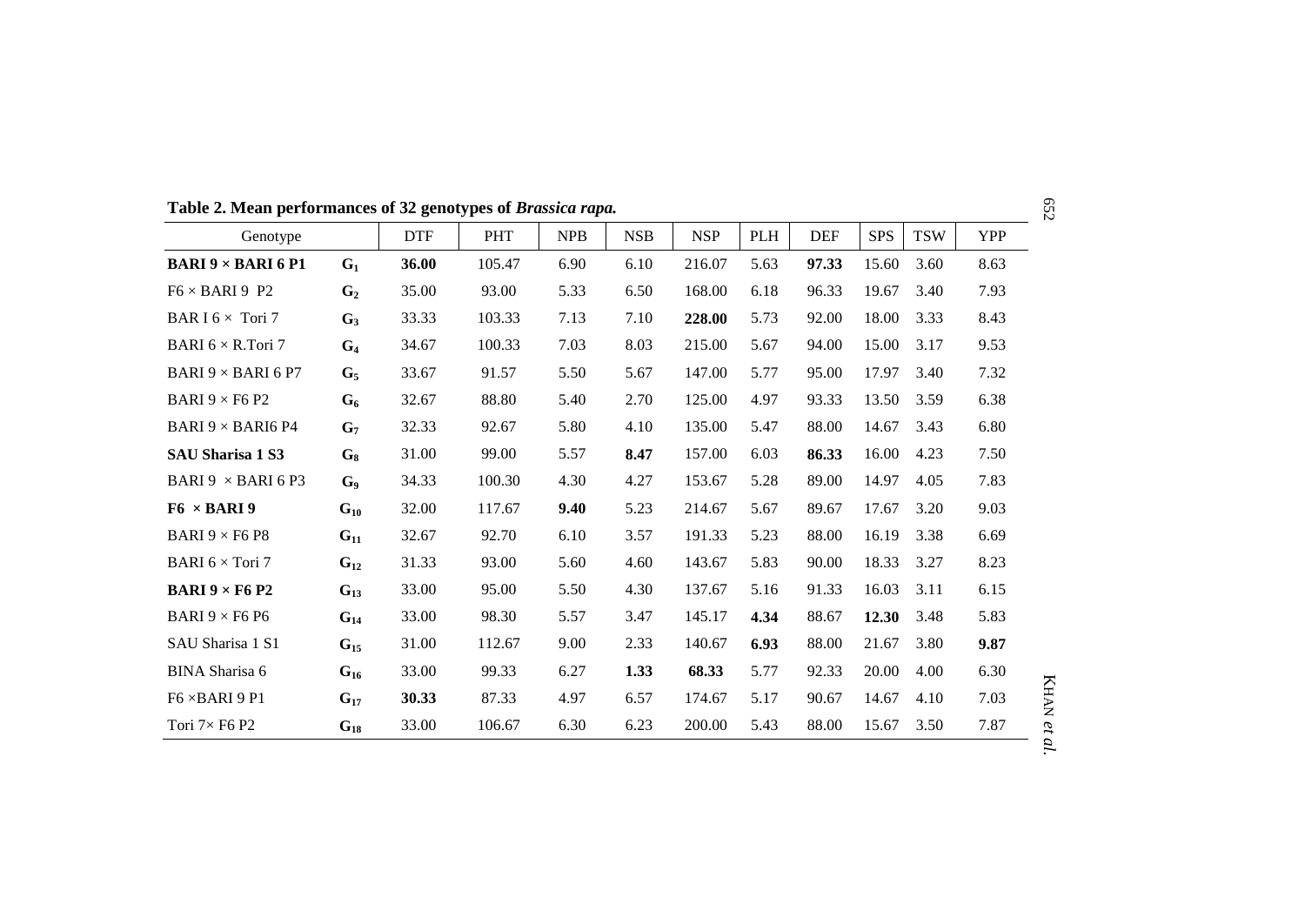|  | Table 2. Cont'd. |
|--|------------------|
|  |                  |

| Genotype                                    |          | <b>DTF</b> | <b>PHT</b> | <b>NPB</b> | <b>NSB</b> | <b>NSP</b> | PLH  | <b>DEF</b> | <b>SPS</b> | <b>TSW</b> | <b>YPP</b> |
|---------------------------------------------|----------|------------|------------|------------|------------|------------|------|------------|------------|------------|------------|
| <b>SAU Sharisa 1 S2</b>                     | $G_{19}$ | 30.33      | 118.33     | 8.47       | 1.33       | 132.00     | 5.50 | 87.67      | 19.67      | 4.50       | 8.07       |
| BARI $9 \times F6$ P5                       | $G_{20}$ | 32.67      | 87.67      | 6.60       | 7.33       | 172.33     | 5.20 | 91.33      | 16.67      | 3.63       | 9.20       |
| <b>BINA Sharisa 6</b>                       | $G_{21}$ | 32.00      | 105.00     | 6.17       | 1.50       | 69.00      | 5.60 | 92.00      | 24.33      | 3.13       | 7.23       |
| BARI $9 \times F6$ P3                       | $G_{22}$ | 31.00      | 101.67     | 5.37       | 3.33       | 134.67     | 5.33 | 88.00      | 15.67      | 3.50       | 7.43       |
| <b>BARI 9 <math>\times</math> BARI 6 P5</b> | $G_{23}$ | 31.33      | 74.33      | 4.20       | 4.17       | 115.33     | 5.53 | 89.00      | 15.33      | 3.77       | 5.23       |
| Tori $7 \times F6$ P1                       | $G_{24}$ | 32.00      | 96.33      | 7.13       | 8.00       | 197.00     | 4.57 | 91.67      | 15.33      | 3.13       | 9.67       |
| SS $75 \times$ Tori 7 P2                    | $G_{25}$ | 31.33      | 95.00      | 5.00       | 4.17       | 134.67     | 5.37 | 91.00      | 16.33      | 3.03       | 6.07       |
| BARI 9 $\times$ F6 P4                       | $G_{26}$ | 31.00      | 102.00     | 6.70       | 6.57       | 177.33     | 5.33 | 89.00      | 14.67      | 3.73       | 7.40       |
| SS $7.5 \times$ Tori 7 P3                   | $G_{27}$ | 32.33      | 103.33     | 6.27       | 3.57       | 114.33     | 5.57 | 90.00      | 18.33      | 3.63       | 7.07       |
| BARI $6 \times$ Tori 7                      | $G_{28}$ | 31.33      | 87.00      | 6.27       | 5.53       | 119.00     | 5.60 | 89.67      | 17.33      | 3.47       | 6.00       |
| BARI $9 \times F6$ P7                       | $G_{29}$ | 31.33      | 85.00      | 6.00       | 2.80       | 114.67     | 5.43 | 88.33      | 14.33      | 3.73       | 5.80       |
| BARI $9 \times$ BARI 6 P6                   | $G_{30}$ | 32.00      | 87.00      | 5.10       | 6.40       | 146.67     | 6.33 | 90.33      | 14.67      | 3.07       | 8.60       |
| BARI $9 \times F6$ P1                       | $G_{31}$ | 31.00      | 86.33      | 5.43       | 5.17       | 145.67     | 5.13 | 90.00      | 14.33      | 3.80       | 8.90       |
| SS $75 \times$ Tori 7 P1                    | $G_{32}$ | 31.67      | 94.33      | 5.83       | 5.10       | 171.67     | 5.63 | 90.00      | 16.67      | 3.57       | 9.33       |
| <b>Grand mean</b>                           |          | 32.30      | 96.89      | 6.13       | 4.83       | 153.29     | 5.51 | 90.50      | 16.61      | 3.55       | 7.61       |

DTF = Days to 50% flowering, PHT= Plant height (cm), NPB =No. of primary branches/plant, NSB = No. of secondary branches/plant, NSP = No. of siliquae per plant, PLH = Length of siliquae (cm), DEF = Days to 80% maturity, SPS = No. of seeds per siliquae, TSW = 1000 seed weight (g) and  $YPP =$  Seed yield per plant (g).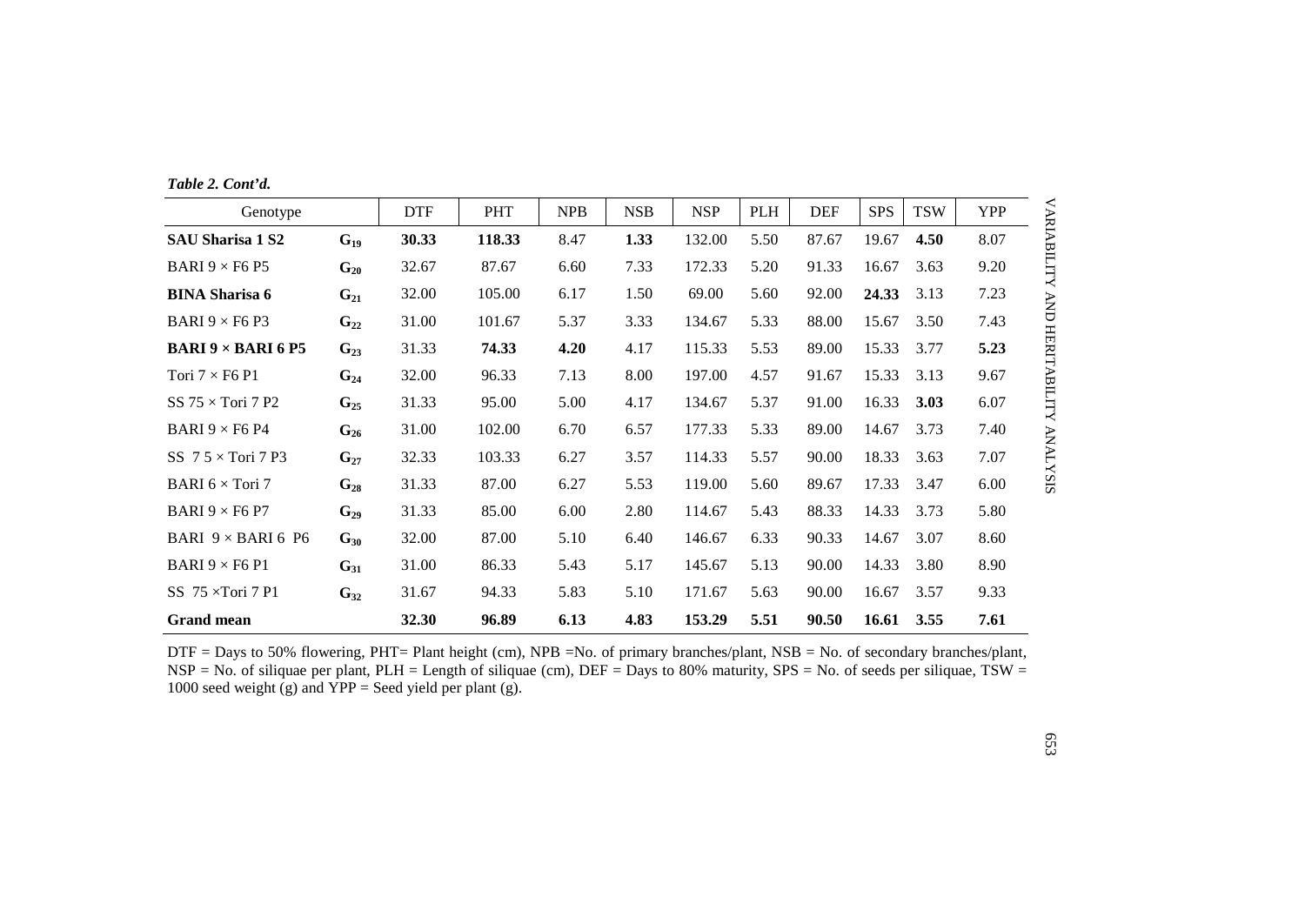Thousand seed weight was found maximum in SAU Sharisa 1 S2 (4.50 g), followed by SAU Sharisa 1 S3 (4.23 g), whereas the minimum was found in SS  $75 \times$  Tori 7 P2 (3.03 g) (Table 2). The phenotypic and genotypic variances for this trait were 0.43 and 0.02, respectively (Table 3).

The highest amount of yield per plant was observed in SAU Sharisa-1 S1 (9.87 g) followed by that of Tori  $7 \times$  F6 P1 (9.67 g), BARI Sharisa-6  $\times$  R. Tori 7 S4 (9.53 g), and SS 75  $\times$  Tori 7 P1 (9.33 g), whereas the minimum yield per plant was observed in BARI Sharisa-9  $\times$  BARI Sharisa-6 P5 (5.23g) (Table 2). The phenotypic variance and genotypic variance were 2.42 and 0.83, respectively (Table 3).

**Table 3. Estimation of some genetic parameters in 32 genotypes of** *Brassica rapa.*

| Characters | Genotypic<br>variance | Phenotypic<br>Variance | <b>GCV</b>  | <b>PCV</b>  | Heritability<br>(% ) | Genetic<br>Advance<br>$(1\%)$ | Genetic<br>Advance<br>in % Mean<br>$(1\%)$ |
|------------|-----------------------|------------------------|-------------|-------------|----------------------|-------------------------------|--------------------------------------------|
| <b>DTF</b> | 1.30                  | 1.68                   | 3.53        | 5.34        | 43.56                | 1.99                          | 6.15                                       |
| <b>PHT</b> | 48.95                 | 75.63                  |             | 8.98 11.52  | 60.17                | 17.89                         | 18.46                                      |
| <b>NPB</b> | 0.98                  | 1.25                   |             | 16.16 24.37 | 43.98                | 1.74                          | 28.30                                      |
| <b>NSB</b> | 1.91                  | 6.74                   | 28.60 60.97 |             | 22.05                | 1.71                          | 35.46                                      |
| <b>NSP</b> | 9.57                  | 17.28                  | 20.19 33.81 |             | 35.65                | 48.78                         | 31.82                                      |
| <b>PLH</b> | 0.02                  | 0.16                   |             | 7.26 10.92  | 44.22                | 0.70                          | 12.75                                      |
| <b>DEF</b> | 1.52                  | 6.14                   |             | 2.74 3.06   | 80.11                | 5.85                          | 6.47                                       |
| <b>SPS</b> | 3.96                  | 6.77                   |             | 11.98 19.72 | 36.92                | 3.19                          | 19.22                                      |
| <b>TSW</b> | 0.02                  | 0.43                   | 3.67        | 18.09       | 84.23                | 0.07                          | 1.97                                       |
| <b>YPP</b> | 0.83                  | 2.42                   |             | 11.95 23.86 | 25.48                | 1.21                          | 15.93                                      |

 $DTF = Days$  to 50% flowering,  $PHT = Plant height$  (cm),  $NPB =No$ . of primary branches/plant, NSB = No. of secondary branches/plant, NSP = No. of siliquae/plant, PLH = Length of siliquae (cm),  $DEF = Days$  to 80% maturity,  $SPS = No$ . of seeds/siliquae, TSW = 1000 seed weight (g) and YPP = Seed yield per plant (g). GCV = Genotypic co-efficient of variation, PCV= phenotypic co-efficient of variation.

The analysis of variance showed significant differences among the genotypes for all the characters. The ranges were high for most of the traits also. In order to obtain a clear understanding of the pattern of variations, the phenotypic variances were partitioned into genotypic and environmental variances. The highest genotypic, environmental, and phenotypic variances were found in plant height. The lowest variances were found in length of siliquae followed by 1000-seed weight. The phenotypic co-efficient of variations (PCV) were higher than the genotypic co-efficient of variations (GCV) for all the characters studied indicating the presence of environmental influence in the phenotypic expression of the characters. The difference between PCV and GCV was remarkably low for days to flowering. The difference between PCV and GCV was high for number of secondary branches/plant (Table 3).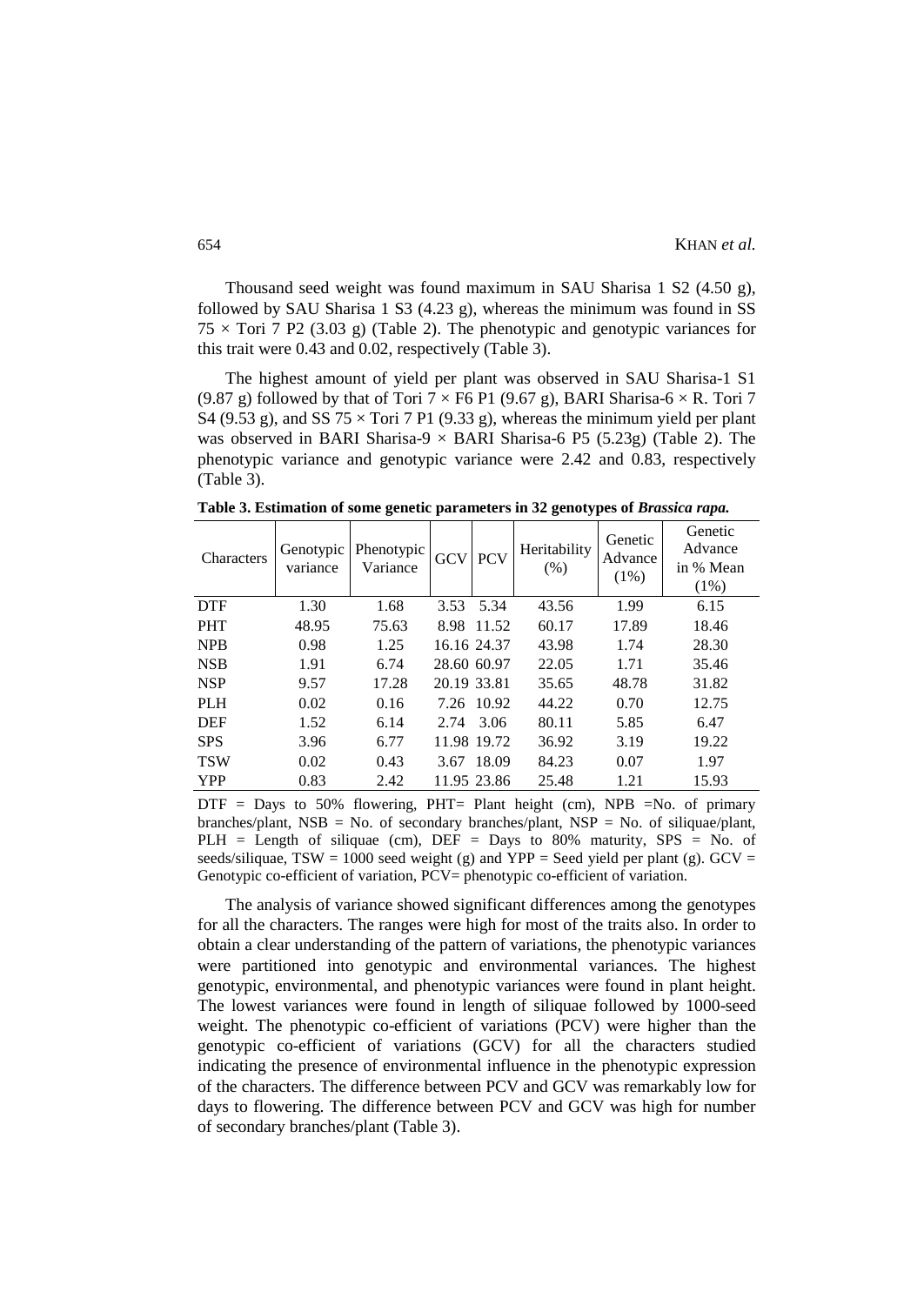#### VARIABILITY AND HERITABILITY ANALYSIS 655

### **Heritability and genetic advance**

The knowledge of heritability of a character helps the breeder in predicting the behaviour of the succeeding generation and making desirable selections. Days to 50% flowering exhibited intermediate heritability (43.56%) with low genetic advance (6.15%) (Table 3). As a whole, the low heritability and the consequent low genetic advance indicated the lower possibility of selecting genotypes. This results support the reports of Malik *et al*. (1995).

Days to maturity exhibited high heritability (80.11%) with low genetic advance (6.47%) which revealed higher possibility of selecting genotypes that would mature earlier. In some of the crosses the frequency of the segregating plants showing reduced maturity was comparatively high than the other crosses.

Plant height showed medium heritability (60.17%) with good genetic advance (18.46%) (Table 3). The medium heritability and the consequent intermediate genetic advance indicated the higher possibility of selecting genotypes. Varshney *et al*. (1986) found high heritability for plant height.

Number of primary branches/plant exhibited low heritability 43.98% with high genetic advance (28.30%). As a whole, the low heritability and the consequent low genetic advance indicated the lower possibility of selecting genotypes. Number of secondary branches/plant exhibited low heritability 22.05% with low genetic advance (35.46%). The low heritability and the consequent low genetic advance indicated the lower possibility of selecting genotypes. Katiyar and Singh (1974) reported low heritability for this trait.

Number of siliquae/plant exhibited low heritability (35.65%) with low genetic advance (31.82%). The low heritability and the consequent low genetic advance indicated the lower possibility of selecting genotypes for this character. This result supports the report of Paul *et al*. (1976).

Thousand seed weight showed high heritability (84.23) with low genetic advance (0.07%). These results revealed the possibility of predominance of both additive and non-additive gene action in the inheritance of this trait. Kwon *et al.* (1989) and Rao (1977) reported high heritability for this trait. Yadava *et al.* (1982), Sharma (1984) and Kakroo and Kumar (1991) reported low to medium heritability for this trait. Number of seeds/siliquae showed low heritability (36.92%). Malik *et al.* (1995) reported high heritability ( $h^2$ <sub>b</sub>>90%) for this trait.

1000-seed weight exhibited high heritability (84.23%) with low genetic advance (1.97%). This trait is governed by non-additive genes. Liang and Walter (1968) reported that moderate values of heritability and low genetic advance may be due to non-additive gene action which includes dominance and epistasis. Johnson *et al*. (1955) reported that heritability estimates along with genetic gain were more useful in prediction selection of the best individual. Seed yield/plant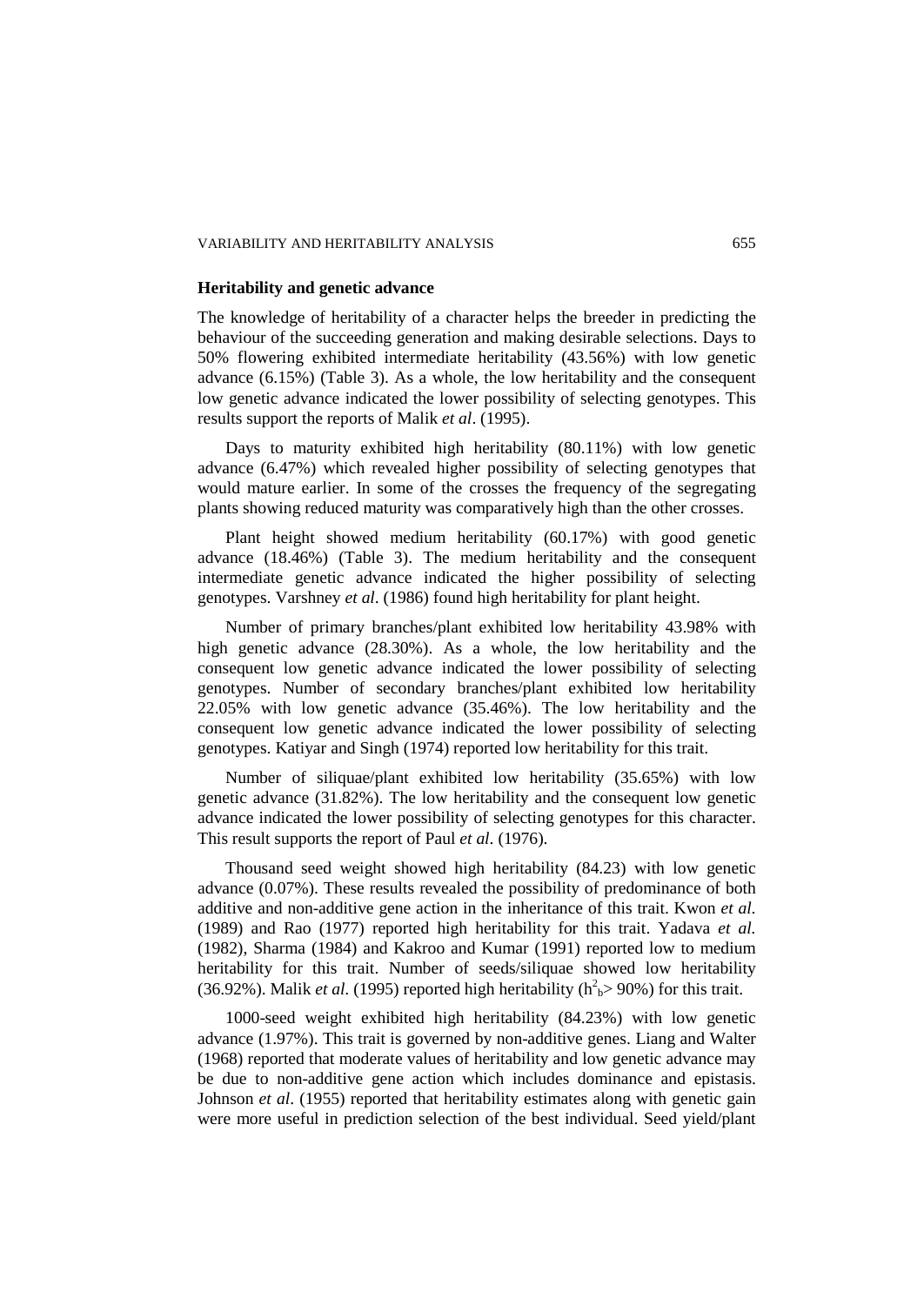showed low heritability (25.48%) with low genetic advance (15.93%). These results support the reports of Liang and Walter (1968), but Singh *et al*. (1987) found high heritability for this trait.

Genotypic co-efficient of variation together with high heritability and genetic advance are considered as good estimates of genetic gain to be expected in making selection of superior genotypes on the basis of phenotypic performance. Johnson *et al.* (1955) mentioned that high heritability along with high genetic gain are more successful than the heritability alone to select desirable genotypes with higher yield. Panse (1957) stated that high value of heritability with low genetic advance indicated that the heritability was probably due to the effect of non-additive gene action. The characters with high values of GCV, PCV, and heritability accompanied by high genetic advance in percent of mean might be transmitted to their progenies and therefore, phenotypic selection based on these characters would be effective.

High GCV and PCV values were observed for number of secondary branches/plant. High heritability values along with low genetic advance in percentage of mean were obtained for 1000-seed weight, number of secondary branches/plant, seeds/siliquae, and siliquae length. Considering variability among the genotypes, heritability, genetic advance**,** percent co-efficient of variance, and field performances, the genotypes G-15, G-19, G-1, G-3, G-4, G-10, G-18, G21, and G-24 were found suitable for future breeding programme.

## **References**

Allard, R. W. 1960. Principles of Plant Breeding. John Willey and Sons. Inc. New York.

- Behl, R. K., B. D. Chowdhury, R. P. Shing and D. P. Shing. 1992. Morphophysiological determinants of oil yield in *Brassica juncea* under dry land conditions. *Indian J. Genet. Pl. Breed.* **52** (3): 280-284.
- Burton, G. W. 1952. Quantitative inheritance in grasses. *Proc.* 6<sup>th</sup> int. Grassland Cong.1 :227-83.
- Falconer, D. S. 1989. Introduction to Quantitative Genetics.  $2<sup>nd</sup>$  Ed. English Language Book Society/Longman. 288.
- Johnson, H. W., H. F. Robinson and R. F. Comstock. 1955. Estimates of genetic and environmental variability in soyabean*. Agron. J.* **47:** 314-18.
- Kakroo, P. and S. Kumar. 1991. Genetic determination of seed yield through it's components in Indian mustard. *Indian J. Genet. Pl. Breed.* **51**(2): 82.
- Katiyar, A. P. and B. D. Singh. 1974. Interrelationship among yield and its components in Indian mustard. *Indian .J. Agric. Sci.* **44**: 287-290.
- Khaleque, M. A. 1985. A Guide Book on Production of Oil Crops in Bangladesh. DAE and FAO/UNDP project BGA/79/034, Strengthening the Agricultural Extension Service Khamarbari, Farmgate, Dhaka.